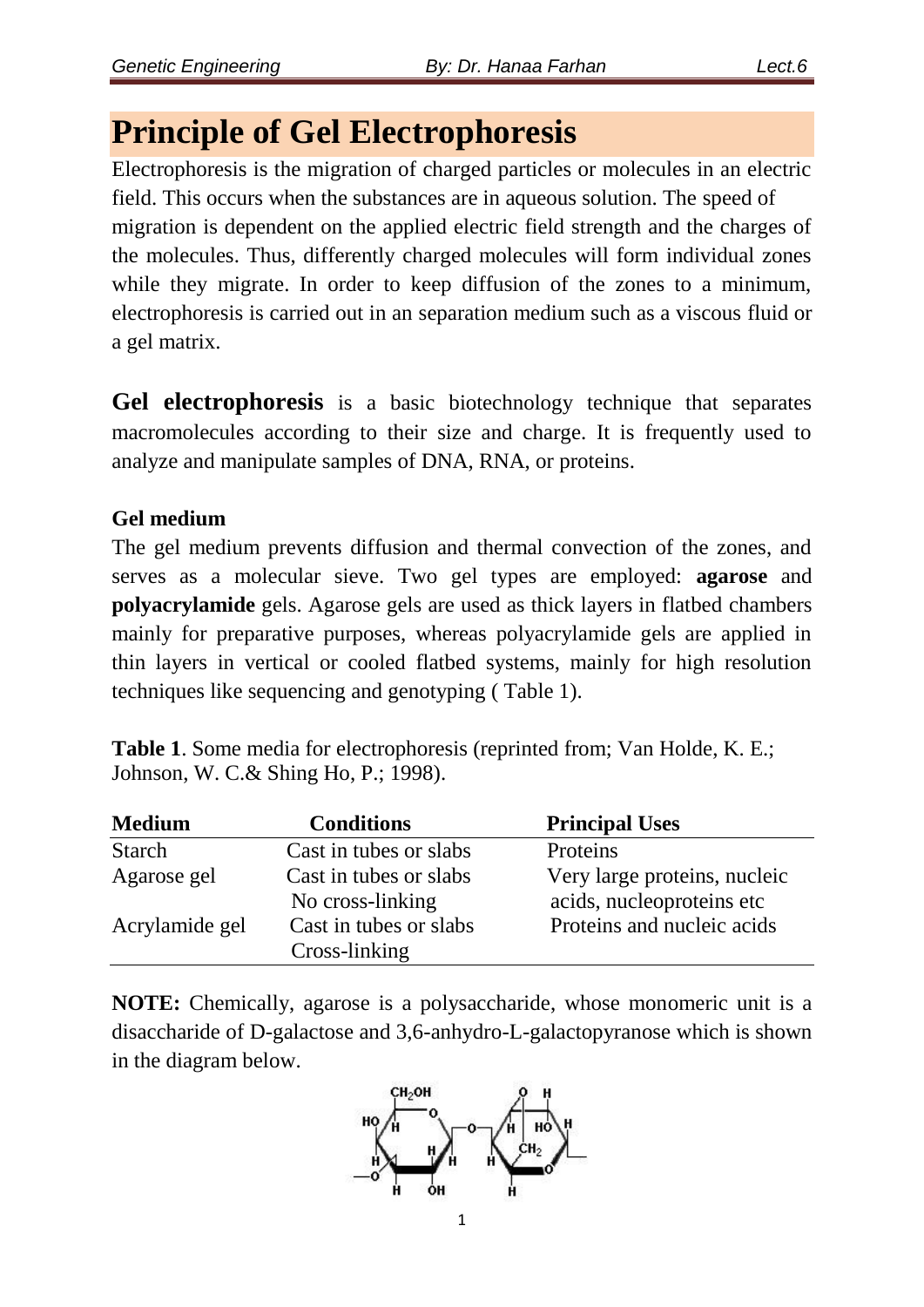**NOTE:** Polyacrylamide, used mainly for SDS-PAGE, is a matrix formed from monomers of acrylamide and bis-acrylamide. The polymerisation reaction, shown in the diagram below, is a vinyl addition catalysed by free radicals. The reaction is initiated by TEMED, which induces free radical formation from ammonium persulphate (APS). The free radicals transfer electrons to the acrylamide/bisacrylamide monomers, radicalizing them and causing them to react with each other to form the polyacrylamide chain.

In the absence of bis-acrylamide, the acrylamide would polymerise into long strands, not a porous gel. But as the diagram shows, bis-acrylamide cross-links the acrylamide chains and this is what gives rise to the formation of the porous gel matrix. The amount of crosslinking, and therefore the pore size and consequent separation properties of the gel can be controlled by varying the ratio of acrylamide to bis-acrylamide.



### **Advantages and disadvantages of agarose gel electrophoresis:**

### **Advantages** :

Nontoxic gel medium

Gels are quick and easy to cast

Good for separating large DNA molecules

Can recover samples by melting the gel,digesting with enzyme agarose or treating with chaotropic salts .

## **Disadvantages :**

High cost of agarose Fuzzy bands Poor separation of low molecular weight samples .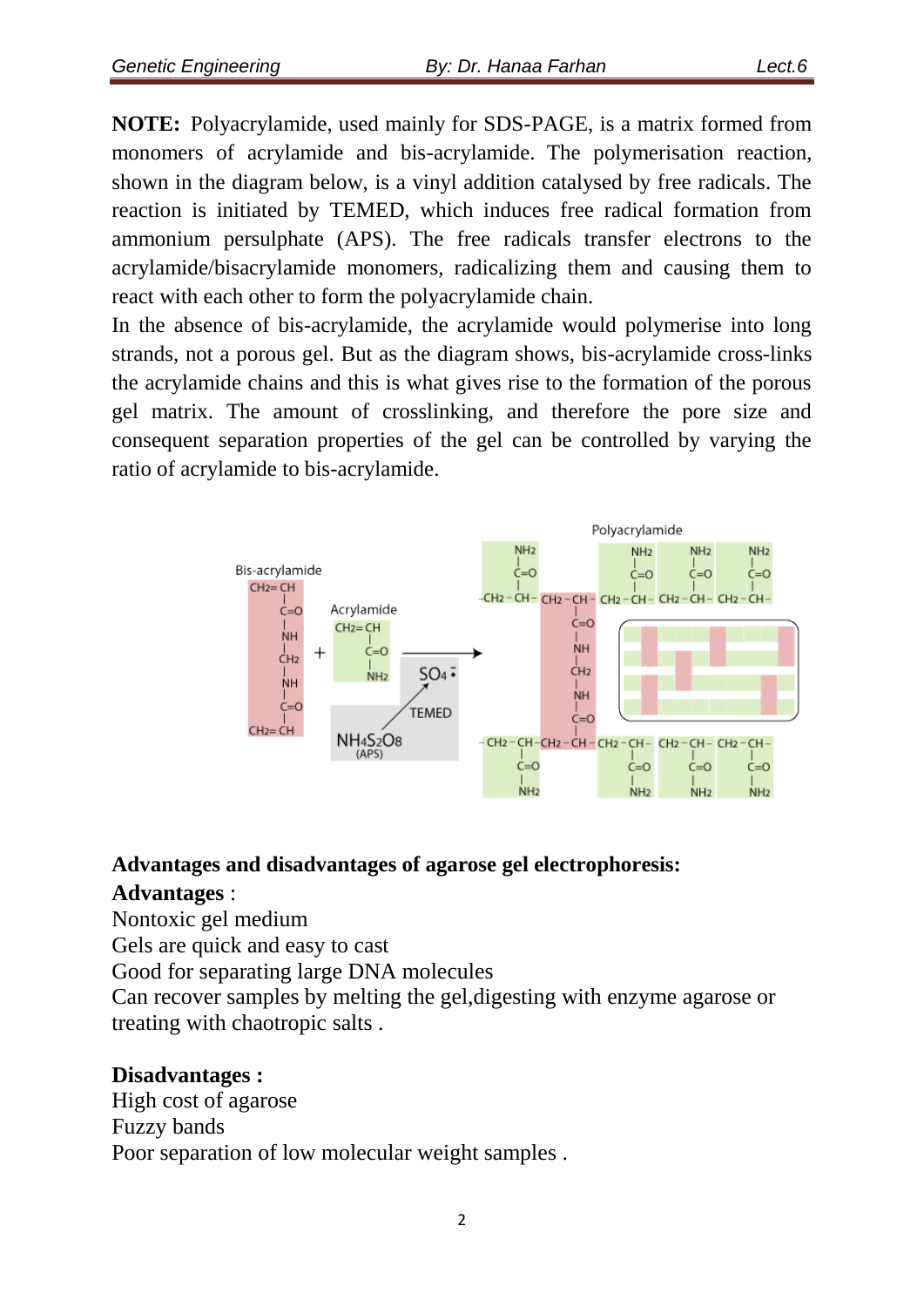### **Agarose gel electrophoresis (AGE)**

Agarose gel electrophoresis is one of the traditional methods of separating and analyzing nucleic acid .In this method, a porous gel made from agarose acts as a separating medium. Agarose is a purified form of agar,a gelatinous substance extracted from red algae. Agarose is in powdered form, and is insoluble in water at room temperature. Firstly agarose gels are made by adding powdered agarose to liquid buffer and boiling the mixture until the agarose dissolves. This molten agarose is then cooled to about 55–60°C, poured into a gel mold called a casting tray, and allowed to solidify. Before solidification occurs, a comb is placed in the casting tray to create a row of wells into which samples are loaded once the comb is removed from the solidified gel.

The casting tray and solidified gel are then placed in an electrophoresis chamber that has wire electrodes at each end. The agarose gels are horizontally laid and are completely covered by an ioncontaining buffer, such as tris-borate-EDTA (TBE), that controls the pH of the system and conducts electricity. The comb is then carefully removed from the gel and samples are loaded into the resulting wells using a pipet. Samples for gel electrophoresis are mixed with a small amount of sucrose or glycerol to increase their density. This causes the samples to sink to the bottom of the well when loaded.

Once all the samples have been loaded into the wells, the chamber is connected to a power supply and an electrical current (usually 50–150 V) is applied to the gel. The chamber is designed with a positive electrode (anode) at one end and a negative electrode (cathode) at the other end. Electrophoresis literally means ―to carry with electricity;‖ once the electric field is established, charged molecules in the samples migrate through the pores of the gel toward their pole of attraction. Molecules with a net negative charge migrate toward the positive electrode and molecules with a net positive charge migrate toward the negative electrode. The overall charge of a molecule affects the speed at which it travels through the gel. Highly charged molecules migrate more quickly through the gel than weakly charged molecules.

The mobility of a molecule during gel electrophoresis also depends on its molecular size and shape. The small pores of the gel matrix act as a sieve that provides great resolving power. Small molecules maneuver more easily through the pores than larger molecules and therefore travel relatively quickly. Large molecules encounter more resistance as they make their way through the tiny pores and therefore travel at a slower rate.

Size and net charge are factors that together determine how quickly molecules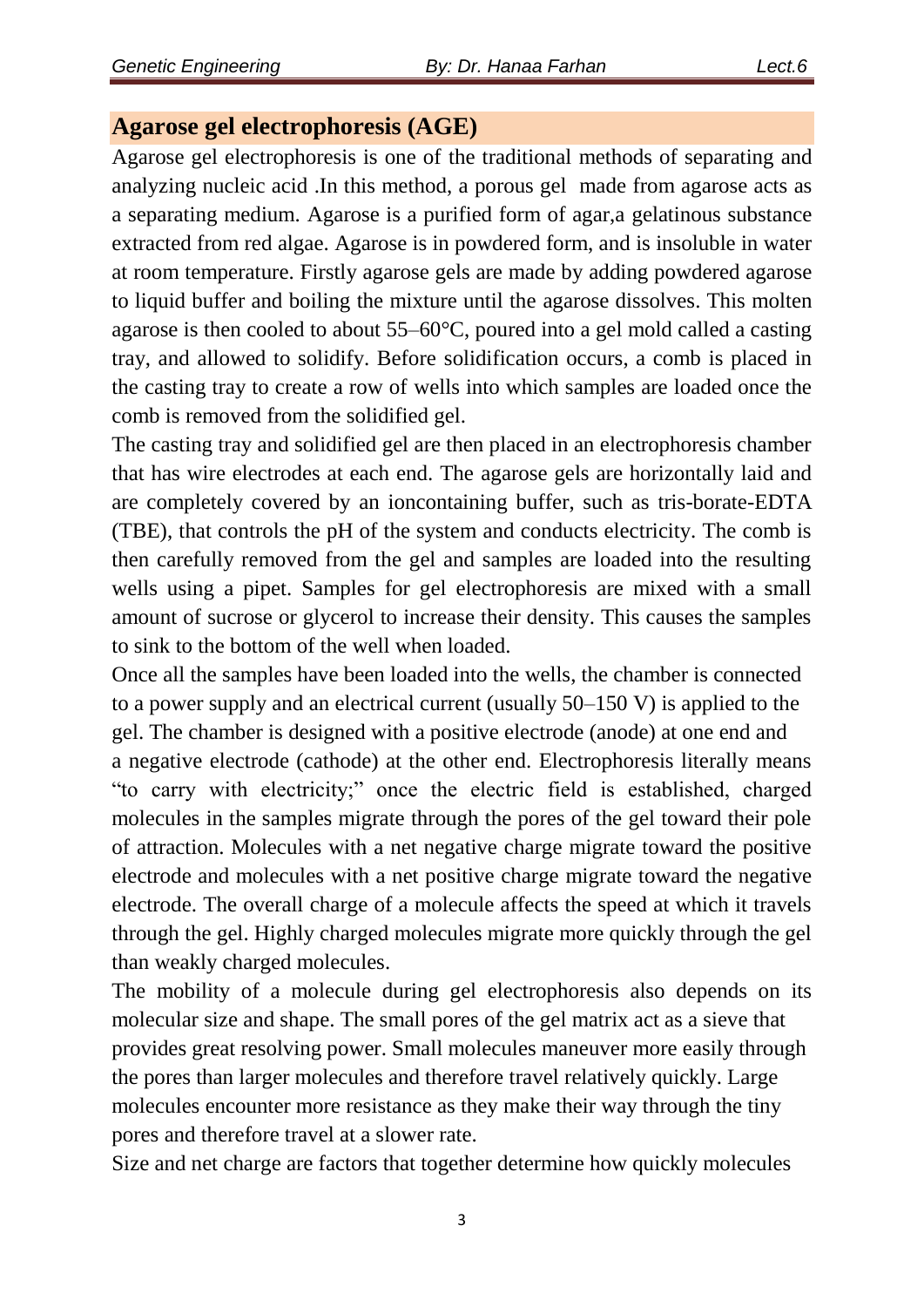will travel through the gel, and thus what their migration distance will be. Small size and strong charge increase a molecule's migration rate through the gel. Large size and weak charge decrease the migration rate. (Note: In electrophoresis of DNA, since all the samples have the same charge, their migration rate is based only on size).The size of the fragments can be determined by running standard DNA ladder run in parallel. Migration rate of the fragments also depends on the concentration of agarose used to prepare gel (Tab 2). Generally used agarose concentration is 0.7% to separate DNA fragments of range 2 -10 kb and 2% agarose for separation of small fragments such as 0.1-1 kb. Low percent gels are weak and high percent gels are often brittle. Standard 1% agarose gels are common for many applications, which can resolve DNA fragments from 0.5-30 kb in length.

**Table 2**. The suggested agarose concentrations for separation of different ranges of Linear DNA molecules (Lewis, 2011).

| Agarose Concentration in Gel $(\% w/v)$ | Range of Separation of Linear DNA Molecules |  |
|-----------------------------------------|---------------------------------------------|--|
|                                         | (kb)                                        |  |
| 0.3                                     | $5 - 60$                                    |  |
| 0.6                                     | $1 - 20$                                    |  |
| 0.7                                     | $0.8 - 10$                                  |  |
| 0.9                                     | $0.5 - 7$                                   |  |
| 1.2                                     | $0.4 - 6$                                   |  |
| 1.5                                     | $0.2 - 3$                                   |  |
| 2.0                                     | $0.1 - 2$                                   |  |

#### **Staining of the bands**

Ethidium bromide (EtBr) is traditionally used as a dye that binds to DNA and fluoresces under ultraviolet light. EtBr causes mutation and must be handled as hazardous waste. Due to the hazardous nature of the EtBr, recently non-toxic dyes have been introduced in which the gels have to be stained first and then destained to visualize the bands. But, if you are using EtBr as a dye to visualize DNA bands you need to be more careful in handling as to prevent the hazardous effect of EtBr. The EtBr gels have to be disposed separately in hazard wastes disposal bags. While proteins separated on a polyacrylamide gel can be detected by various methods such as : Coomassie blue staining , Silver staining & Detection of radioactive proteins by autoradiography The autoradiography is a detection technique of radioactively labeled molecules that uses photographic emulsions sensitive to radioactive particles or light produced by an intermediate molecule. The emulsion containing silver is sensitive to particulate radiation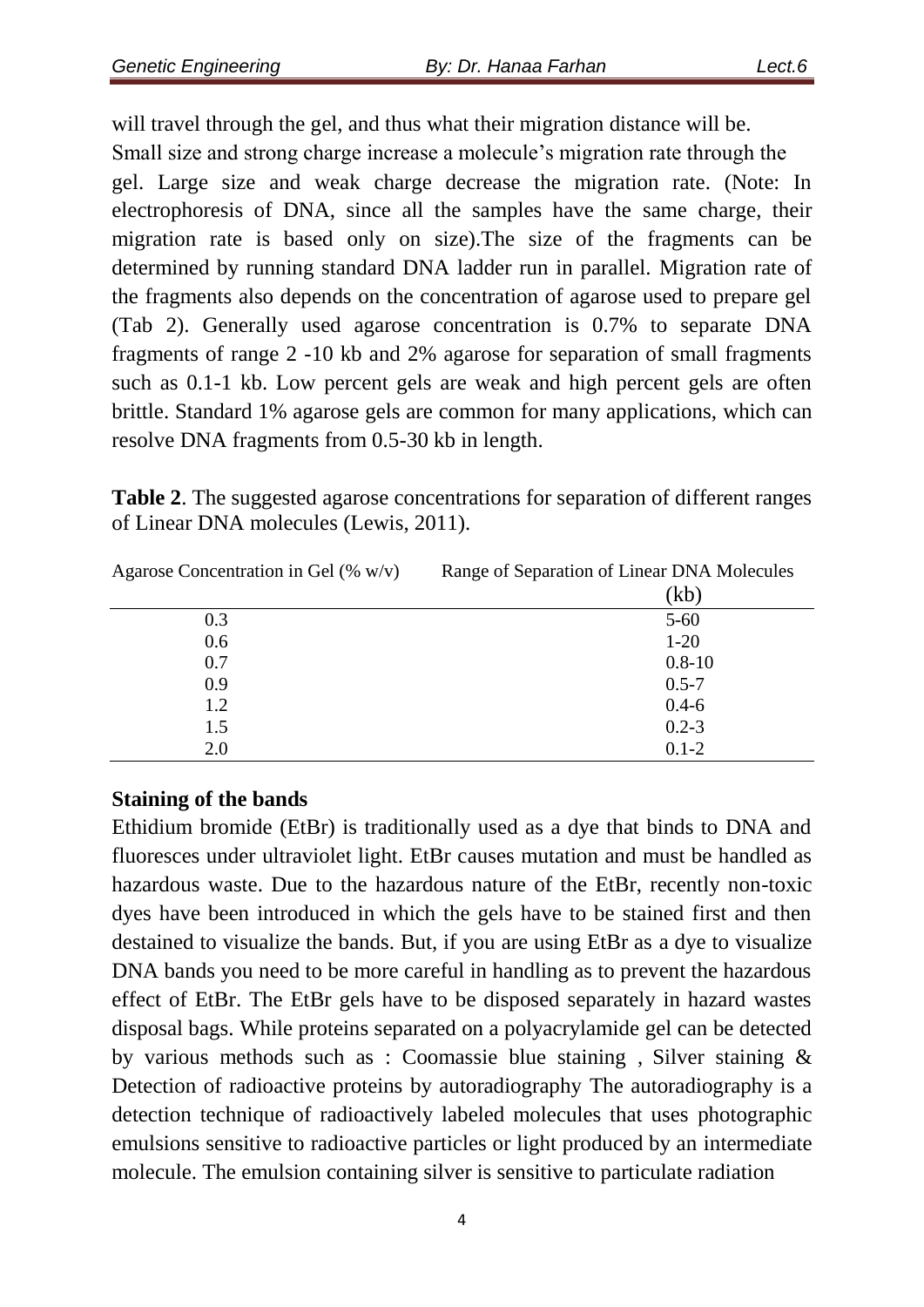(alpha, beta) or electromagnetic radiation (gamma, light...), so that it precipitates as metallic silver. The emulsion will develop as dark precipitates in the region in which radioactive proteins are detected.





**Fig.1**: Agarose gel electrophoresis process.

**1:** An agarose gel cast in tray used for gel electrophoresis

**2:** Loading DNA samples into the wells of an agarose gel using a multi-channel pipette.

**3:** Agarose gel slab in electrophoresis tank with bands of dyes indicating progress of the electrophoresis. The DNA moves towards anode.

**4:** The gel with UV illumination: DNA stained with [ethidium bromide](https://en.wikipedia.org/wiki/Ethidium_bromide) appears as glowing orange bands.

**5:** Digital image of 3 plasmid restriction digests run on a 1% w/v agarose gel, 3 volt/cm, stained with ethidium bromide. The DNA size marker is a commercial 1 kbp ladder. The position of the wells and direction of DNA migration is noted.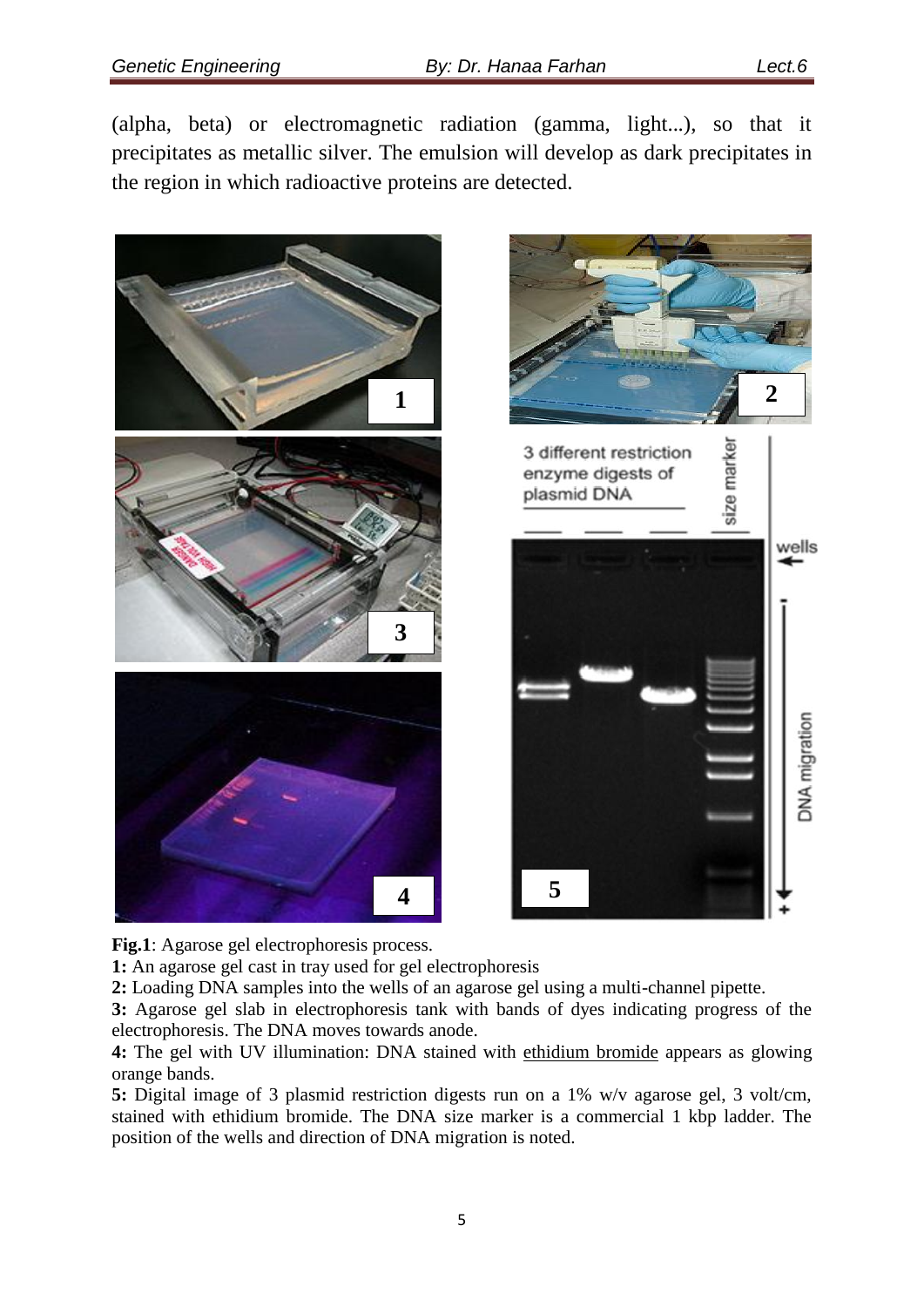Linear duplex DNA fragments travel through agarose gels at a rate which is inversely proportional to the log of their molecular weight.

| $Mr \propto 1/\log(Mw)$<br><b>Example 1:</b> Compare molecular mass vs. expected migration rate: |     |      |  |  |
|--------------------------------------------------------------------------------------------------|-----|------|--|--|
|                                                                                                  |     |      |  |  |
| 20000                                                                                            | 4.3 | 0.23 |  |  |
| 15000                                                                                            | 4.1 | 0.24 |  |  |

| 15000 | 4.1 | 0.24 |
|-------|-----|------|
| 10000 | 4.0 | 0.25 |
| 5000  | 3.7 | 0.27 |
| 1000  | 3.0 | 0.33 |

Mr= Migration Rate

There is an inverse linear relationship between the logarithm of the electrophoretic mobility and gel concentration.

| $Log (Mr) \propto 1/ Gel \%$                                              |           |                            |  |  |
|---------------------------------------------------------------------------|-----------|----------------------------|--|--|
| <b>Example 2:</b> Compare gel percentage vs. expected migration rate (Mr) |           |                            |  |  |
| Gel $%$                                                                   | $1/Gel\%$ | inv $log(1/\text{Ge}l \%)$ |  |  |
|                                                                           |           | (i.e. relative Mr)         |  |  |
| 2.0                                                                       | 0.5       | 3.2                        |  |  |
| 1.5                                                                       | 0.66      | 4.6                        |  |  |
| 1.0                                                                       | 1.0       | 10.0                       |  |  |
| 0.5                                                                       | 2.0       | 100.0                      |  |  |

The above explained relationship between migration rate and size of DNA is applicable only to linear DNA fragments. Generally DNA can exist in three forms: linear form, opencircular form and supercoiled form.

The linear DNA may be the product of PCR amplification or the restriction digestion product. But plasmid DNA is the one which are mostly studied. In invivo plasmids exist as highly supercoiled form to enable it to fit inside the cell. When the plasmid preparation is done plasmid DNA can exist in all the three conformations i.e. linear, opencircular and supercoiled forms (Fig. 2**)**.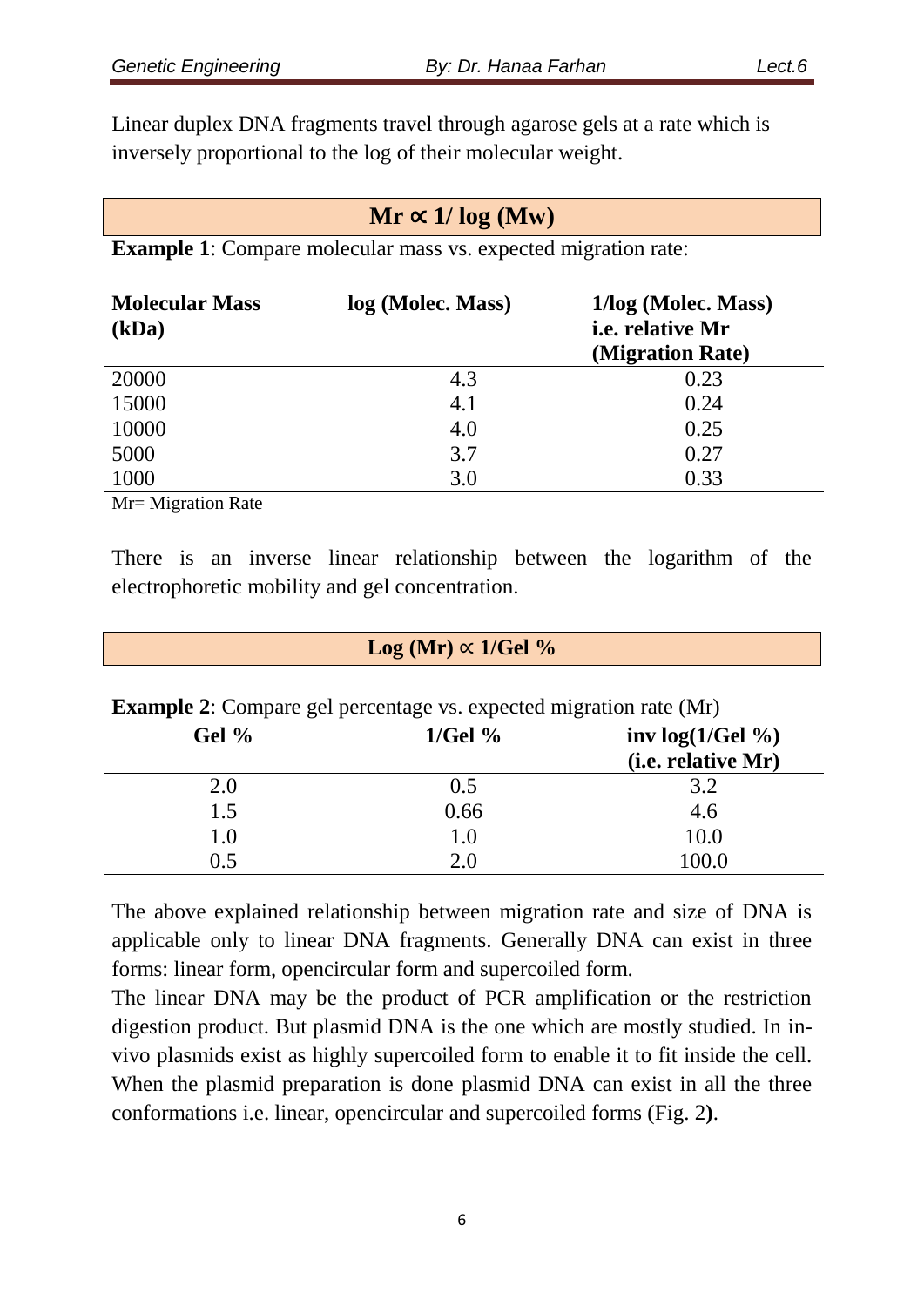**Supercoiled DNA** : Supercoiled DNA migrates faster than predicted in an agarose gel due to its conformation. Supercoiled DNA is the desired species when isolating plasmid DNA.

**Nicked, Relaxed Circular Plasmid:**During replication, cellular topoisomerases nick one strand of the DNA helix and relax the superhelical tension, thus allowing polymerases to gain access to the DNA. Nicked circle DNA is the rubber band without any twists introduced. This large floppy circle is the slowest migrating form in an agarose gel.

**Linear Plasmid:** Linearized DNA occurs when the DNA helix is cut in both strands at the same place. Linear DNA generally migrates between the nicked circle and the supercoiled forms. However, it may also migrate the same distance as nicked circle — it migrates as predicted by the length of the DNA (as compared to the MW markers). You can identify the linear DNA form on an agarose gel by comparing uncut plasmid DNA with a sample of the plasmid that has been linearized using a restriction enzyme. If you get linear DNA when you are hoping for supercoiled (e.g. after a plasmid prep) it is due to nuclease contamination or harsh treatment during purification.

**Circular, Single Stranded Plasmid :** During alkaline lysis plasmid preps, plasmids are denatured because the hydrogen bonds are disrupted by the alkaline conditions. But the covalently-closed circular strands remain intact and topologically constrained and when the pH is returned to neutral the hydrogen bonds reform and the supercoiled DNA is re-formed. However, if the [alkaline](https://bitesizebio.com/articles/the-basics-how-alkaline-lysis-works/)  [lysis](https://bitesizebio.com/articles/the-basics-how-alkaline-lysis-works/) step is overly harsh (e.g. it is incubated for too long) the DNA can become permanently denatured and give you useless single stranded closed circles that migrate ahead of all of the other forms of the plasmid in a gel.

Although DNA plasmid preps can return multiple forms of DNA, there is only one kind you want for successful cloning and transfection: supercoiled.

**Note:** Some times improper handling or storage of the isolated DNA may degrade, which can be detected as a smear when run on the agarose gel.

**Note:** supercoiled plasmid is only one kind you want for successful cloning and transfection.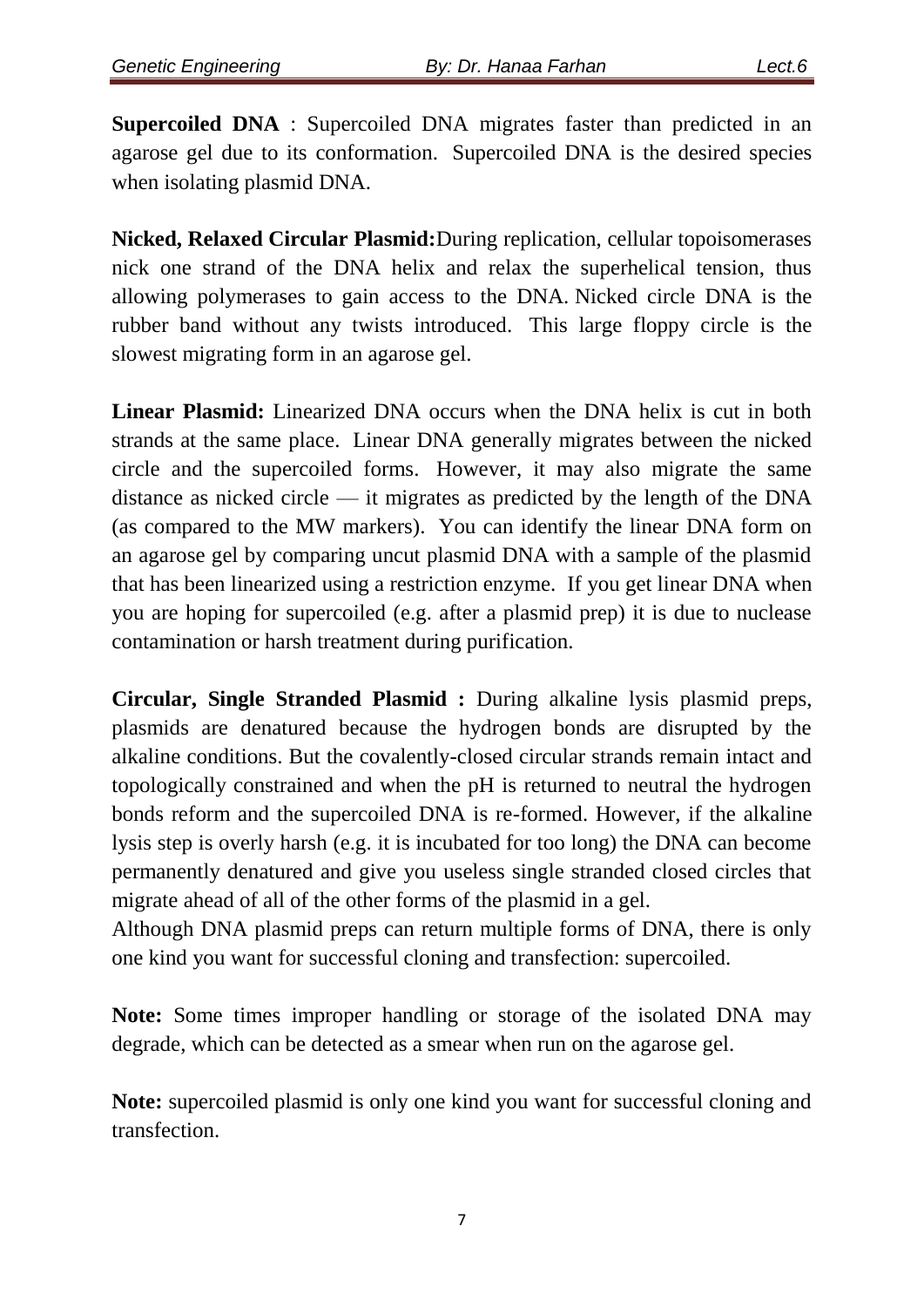

**Fig. 2:** Plasmid DNA checked on agarose gel showing all the three conformations.

### **Recovery of DNA fragments from gels**

Several different procedures are used for the isolation of nucleic acids from agarose gels: electroelution, absorption to DEAE paper, absorption to glass powder or resins, digestion of agarose with enzymes.

### **Pulsed field gel electrophoresis**

DNA fragments longer than about 20 kb cannot be resolved in conventional agarose gel electrophoresis because long DNA molecules align themselves as rods and migrate with a mobility that is independent of their length. In pulsed field gel electrophoresis (PFGE), the molecules are subjected to two alternating electrical fields that are applied on the gel at an angle between 110º and 180º. The DNA fragments must change their orientation with changes in the electric field: their helical structure is first compressed and then stretched. The ‗viscoelastic relaxation time' is dependent on the size of the molecule. In addition, large molecules need more time to change their direction than small ones. Because of the longer time needed for stretching and reorientation, larger molecules have less time left for migration in the electric field.

In PFGE, the resulting electrophoretic mobilities depend on the pulse time: DNA molecules with fragment sizes up to about 10 megabases (Mb) can be resolved.

Pulse times of 1 s to 90 min are applied, depending on the length of the DNA molecules being analyzed. Large molecules are better separated with long pulse times, small molecules need short pulse times. Separations can take several days. In order to prevent chromosome-size molecules breaking by shear forces during pipetting, sample preparation including cell disruption is carried out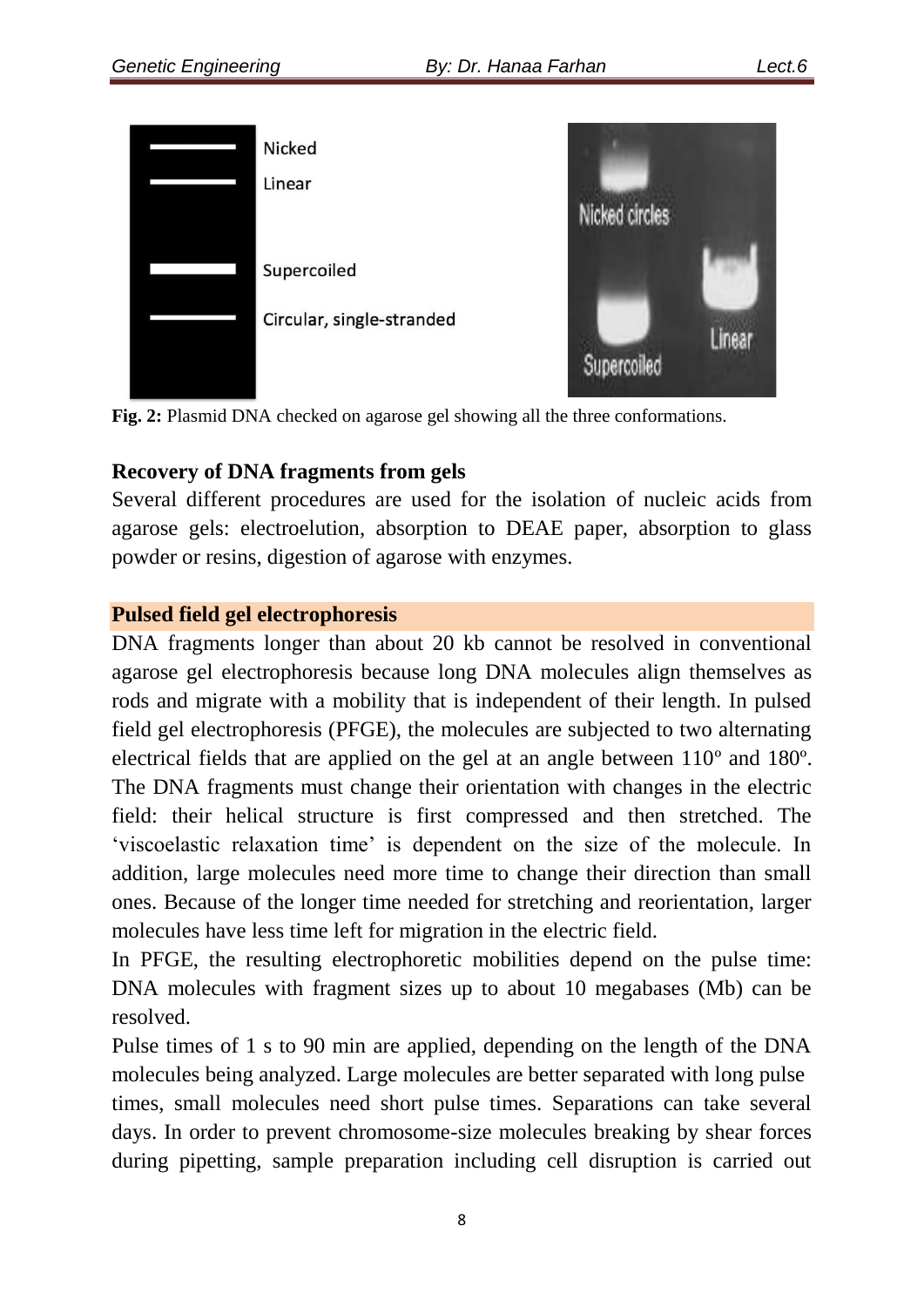inside little agarose blocks. These agarose blocks are inserted into preformed sample wells of the separation gel.



#### **Polyacrylamide gel electrophoresis (SDS-PAGE)**

Gel electrophoresis of proteins with a polyacrylamide matrix, commonly called polyacrylamide gel electrophoresis (PAGE) is undoubtedly one of the most widely used techniques to characterize complex protein mixtures. It is a convenient, fast and inexpensive method because they require only the order of micrograms quantities of protein.

The proteins have a net electrical charge if they are in a medium having a pH different from their isoelectric point and therefore have the ability to move when subjected to an electric field. The migration velocity is proportional to the ratio between the charges of the protein and its mass. The higher charge per unit of mass the faster the migration.

Proteins do not have a predictable structure as nucleic acids, and thus their rates of migration are not similar to each other. They can even not migrate when applying an electromotive force (when they are in their isoelectric point). In these cases, the proteins are denatured by adding a detergent such as sodium dodecyl sulfate (SDS) to separate them exclusively according to molecular weight. This technique was firstly introduced by Shapiro *et al*. (1967). SDS is a